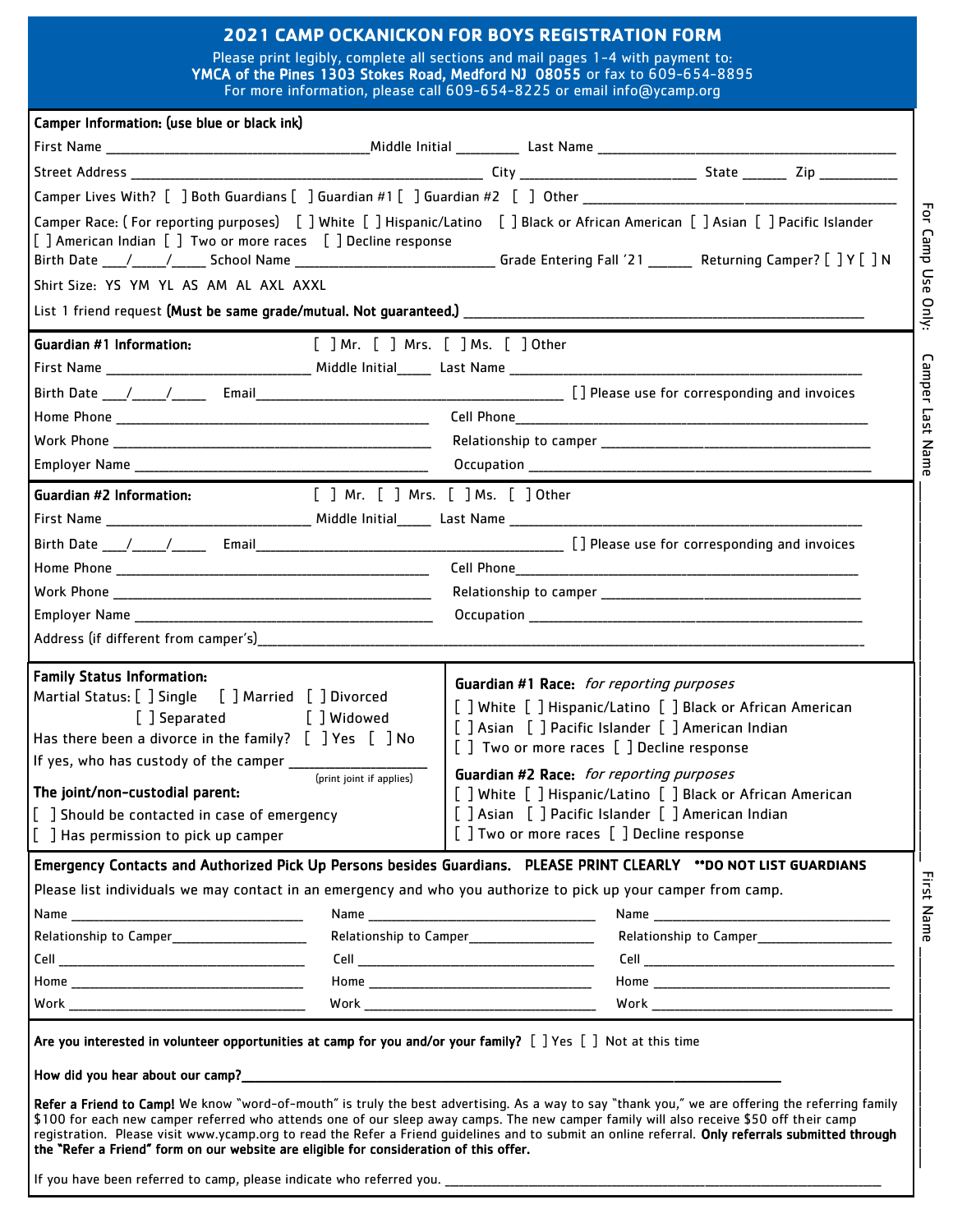|                                                                                                    |                                                                                                                                              |          |                                                |              |                                                |             |                                                  |               |                                                      | PLEASE PRINT YOUR CAMPER'S NAME BELOW                                                                                                                                       |                                                                                                                                                                                  |                                                 |                                                 | <b>PAGE 2</b>                        |  |
|----------------------------------------------------------------------------------------------------|----------------------------------------------------------------------------------------------------------------------------------------------|----------|------------------------------------------------|--------------|------------------------------------------------|-------------|--------------------------------------------------|---------------|------------------------------------------------------|-----------------------------------------------------------------------------------------------------------------------------------------------------------------------------|----------------------------------------------------------------------------------------------------------------------------------------------------------------------------------|-------------------------------------------------|-------------------------------------------------|--------------------------------------|--|
| <b>Camper Last Name:</b>                                                                           |                                                                                                                                              |          |                                                |              |                                                |             |                                                  |               |                                                      | <b>First Name:</b>                                                                                                                                                          |                                                                                                                                                                                  |                                                 |                                                 |                                      |  |
| Review camp programs & circle your pricing level                                                   |                                                                                                                                              |          |                                                |              |                                                | 7           |                                                  |               |                                                      | Select camp programs & dates                                                                                                                                                | E                                                                                                                                                                                |                                                 |                                                 | Select additional services if needed |  |
| <b>PROGRAMS AND RATES</b>                                                                          |                                                                                                                                              |          |                                                | $\mathsf{A}$ |                                                | B           |                                                  | C             |                                                      |                                                                                                                                                                             |                                                                                                                                                                                  |                                                 | Why do we offer 3 prices for camp?              |                                      |  |
| <b>Ockanickon for Boys</b><br>Ages 7-16                                                            | One Week                                                                                                                                     |          |                                                | \$870        | \$815                                          |             | \$760                                            |               | Read below for an explanation of our tiered pricing. |                                                                                                                                                                             |                                                                                                                                                                                  |                                                 |                                                 |                                      |  |
| <b>Ockanickon for Boys</b><br>Ages 7-16                                                            | Two Week                                                                                                                                     |          |                                                | \$1,685      | \$1,560                                        |             | \$1,460                                          |               |                                                      | The tiered pricing system is an "honor system" designed<br>to make camp more affordable and accessible. Levels B &<br>C are below the true cost of camp, so we ask that all |                                                                                                                                                                                  |                                                 |                                                 |                                      |  |
| Co-ed Overnight<br>Ages 7-16                                                                       |                                                                                                                                              | One Week |                                                | \$870        |                                                | \$815       |                                                  | \$760         |                                                      |                                                                                                                                                                             | parents who can afford to pay Level A please do so. All<br>chosen levels are confidential and all children receive the<br>same great camp experience regardless of level. Larger |                                                 |                                                 |                                      |  |
| <b>Overnight Mini-Camp Trial</b><br>Sunday - Wednesday<br>Ages 6-8<br>*Limited Enrollment accepted |                                                                                                                                              |          |                                                |              | \$249                                          |             |                                                  |               |                                                      | scholarships are available by applying for needs-based<br>financial assistance. Please circle your tier choice to the<br>left. If no level is circled, Level A is used.     |                                                                                                                                                                                  |                                                 |                                                 |                                      |  |
| <b>CAMP PROGRAMS &amp; DATES</b><br>Check box(es) of session(s)<br>you would like to attend        |                                                                                                                                              |          | <b>Session 1</b><br>$6/27$ to<br>7/3<br>1 Week |              | <b>Session 2</b><br>$7/4$ to<br>7/10<br>1 Week |             | <b>Session 3</b><br>$7/11$ to<br>7/24<br>2 Weeks |               | <b>Session 4</b><br>$7/25$ to<br>8/7<br>2 Weeks      |                                                                                                                                                                             | <b>Session 5</b><br>$8/8$ to<br>8/14<br>1 Week                                                                                                                                   | <b>Session 6</b><br>$8/15$ to<br>8/21<br>1 Week | <b>Session 7</b><br>$8/22$ to<br>8/28<br>1 Week |                                      |  |
| Ockanickon for Boys Overnight                                                                      |                                                                                                                                              |          |                                                |              |                                                |             |                                                  |               |                                                      |                                                                                                                                                                             |                                                                                                                                                                                  |                                                 |                                                 |                                      |  |
| Co-ed Overnight<br>(held at Camp Matollionequay)                                                   |                                                                                                                                              |          |                                                |              |                                                |             |                                                  |               |                                                      |                                                                                                                                                                             |                                                                                                                                                                                  |                                                 |                                                 |                                      |  |
| Overnight Mini-Camp Trial<br>Ages 6-8 Only                                                         |                                                                                                                                              |          |                                                |              |                                                | $7/4 - 7/7$ |                                                  | $7/11 - 7/14$ |                                                      | New to overnight camp? Try a Mini-Camp session for only \$249                                                                                                               |                                                                                                                                                                                  |                                                 |                                                 |                                      |  |
| <b>ADDITIONAL SERVICES</b>                                                                         |                                                                                                                                              |          |                                                |              |                                                |             |                                                  |               |                                                      | Check box(es) of session(s)                                                                                                                                                 |                                                                                                                                                                                  |                                                 |                                                 |                                      |  |
| One Week Horseback Riding<br>1 hour daily, minimum age 7                                           |                                                                                                                                              | \$225    |                                                |              |                                                |             |                                                  |               |                                                      |                                                                                                                                                                             |                                                                                                                                                                                  |                                                 |                                                 |                                      |  |
| Two Week Horseback Riding<br>1 hour daily, minimum age 7                                           |                                                                                                                                              | \$425    |                                                |              |                                                |             |                                                  |               |                                                      |                                                                                                                                                                             |                                                                                                                                                                                  |                                                 |                                                 |                                      |  |
| Changeover Weekend<br>(Saturday-Sunday)                                                            |                                                                                                                                              | \$150    |                                                | Ses $1-2$    |                                                | Ses $2-3$   |                                                  | Ses $3-4$     |                                                      | Ses $4-5$                                                                                                                                                                   |                                                                                                                                                                                  | Ses $5-6$                                       |                                                 |                                      |  |
|                                                                                                    | □ Check box to purchase kit. Includes a drawstring backpack, water bottle, flashlight, postcards and<br>\$40<br>Welcome to Camp Kit<br>more! |          |                                                |              |                                                |             |                                                  |               |                                                      |                                                                                                                                                                             |                                                                                                                                                                                  |                                                 |                                                 |                                      |  |

## PARTICIPATION AGREEMENT AND FINANCIAL TERMS: Please read carefully, sign, and date.

I hereby enroll my child and enclose a non-refundable deposit or payment in full. I understand the following:

- Any balances owed will be automatically charged between June 7, 2021 and June 11, 2021 to the credit/debit card on file.
- Registrations received after June 1, 2021 must be accompanied by payment in full.
- Refunds on amounts paid, less deposit, may be approved up to May 31, 2021. Refunds will be made in the same form that payment was made.
- There are no refunds available after May 31, 2021.
- If you cancel after May 31, 2021 due to your child's health and you can provide documentation from your child's pediatrician/licensed medical provider, you will be refunded all fees paid less the deposit per session.
- One change of session per family is allowed at no cost up to May 1, 2021, pending available space. Thereafter, a \$35 fee for each change request will be applied.
- Cancellation of a session does not qualify as a change.
- No refunds are given when a camper's behavior warrants dismissal from the program or when the parent voluntarily withdraws the child from camp for any reason.
- Completion of all summer camp forms, including the review and signing of the participation waiver, and payment in full prior to my child attending camp.

Signature of Guardian: \_\_\_\_\_\_\_\_\_\_\_\_\_\_\_\_\_\_\_\_\_\_\_\_\_\_\_\_\_\_\_\_\_\_\_\_\_\_\_\_\_\_\_\_\_\_\_\_\_\_\_\_\_\_\_\_\_\_\_\_\_\_\_\_\_\_\_\_\_\_\_\_\_\_\_\_\_\_\_\_\_\_\_\_\_\_\_\_\_\_\_\_\_\_\_\_\_\_\_\_\_\_\_\_\_ Date: \_\_\_\_\_\_\_\_\_\_\_\_\_\_\_\_\_\_\_\_\_\_\_\_\_\_\_\_\_\_\_\_\_\_

Print Guardian Name:

Print Camper Name: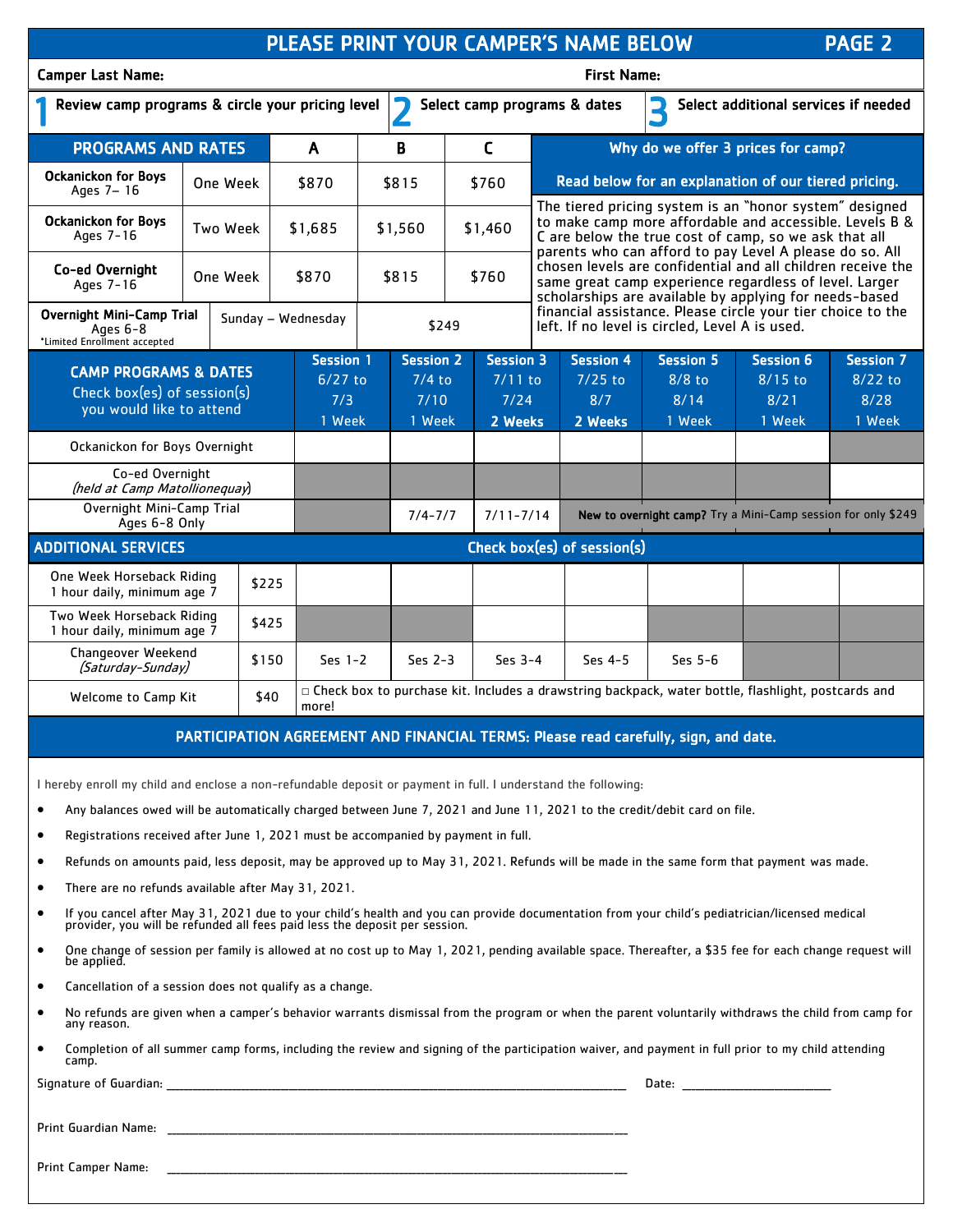|                                                                                                                                                                                                                                                                                                                                                                                                                                                                                                                              |                                                          |                                       |                                     |                                     | PLEASE PRINT YOUR CAMPER'S NAME BELOW |                                                                                                               |                                     |                                                                                                                                                                                                                               | PAGE <sub>3</sub>                    |  |  |  |
|------------------------------------------------------------------------------------------------------------------------------------------------------------------------------------------------------------------------------------------------------------------------------------------------------------------------------------------------------------------------------------------------------------------------------------------------------------------------------------------------------------------------------|----------------------------------------------------------|---------------------------------------|-------------------------------------|-------------------------------------|---------------------------------------|---------------------------------------------------------------------------------------------------------------|-------------------------------------|-------------------------------------------------------------------------------------------------------------------------------------------------------------------------------------------------------------------------------|--------------------------------------|--|--|--|
| <b>Camper Last Name:</b>                                                                                                                                                                                                                                                                                                                                                                                                                                                                                                     | <b>First Name:</b>                                       |                                       |                                     |                                     |                                       |                                                                                                               |                                     |                                                                                                                                                                                                                               |                                      |  |  |  |
| Camp Ockanickon Character and Leadership Development Programs for Boys<br>Minimum enrollment required for each individual program to operate. Limited enrollment accepted.                                                                                                                                                                                                                                                                                                                                                   |                                                          |                                       |                                     |                                     |                                       |                                                                                                               |                                     |                                                                                                                                                                                                                               |                                      |  |  |  |
| <b>TIERED PRICING RATES</b><br>Please Circle your tier choice<br>B<br>C<br>A                                                                                                                                                                                                                                                                                                                                                                                                                                                 |                                                          |                                       |                                     |                                     |                                       |                                                                                                               |                                     |                                                                                                                                                                                                                               |                                      |  |  |  |
| <b>LEADERSHIP TRIALS</b><br><b>A &amp; B</b><br>Ages 14-16                                                                                                                                                                                                                                                                                                                                                                                                                                                                   |                                                          | <b>Two Week</b><br>\$1,685<br>Session |                                     | \$1,560                             | \$1,460                               | pushed into their growth zone.                                                                                |                                     | This is a two-week program for $14$ to $16-$ year olds<br>designed to help develop their character and push them<br>to reach their potential. The program engages<br>participants in difficult tasks which require them to be |                                      |  |  |  |
| The tiered pricing system is an "honor system" designed to make camp more affordable and accessible. Levels B & C are below the<br>true cost of camp, so we ask that all parents who can afford to pay Level A please do so. All chosen levels are confidential and all<br>children receive the same great camp experience regardless of level. Larger scholarships are available by applying for needs-based<br>financial assistance. Please circle your tier choice to the right. If no level is circled, Level A is used. |                                                          |                                       |                                     |                                     |                                       |                                                                                                               |                                     |                                                                                                                                                                                                                               |                                      |  |  |  |
| <b>Rangers Wilderness Trips</b><br>This 9 day, 8 night off-site backcountry journey challenges campers both physically and<br>Boots & Boats   & II<br>mentally as they backpack through a section of the Appalachian Tail and canoe through the<br>Ages 15-16<br>beautiful Delaware River National Recreation area. Campers are given the opportunity to<br>(we'll allow 17 for 2021)<br>build leadership skills, courage, confidence, friendship, and a deeper appreciation of the<br>\$1,865<br>outdoors.                  |                                                          |                                       |                                     |                                     |                                       |                                                                                                               |                                     |                                                                                                                                                                                                                               |                                      |  |  |  |
| <b>CIT</b><br>A 4-week character and leadership development program which trains your son to be a<br>Ages 16-17<br>mentor and leader for youth participants in a camp program. Core to the program are the six<br>4 week program, inclusive of<br>heroic potentials. CIT Trainees must strive to embody these potentials and help youth<br>weekends<br>participants develop and embody them as well. An additional application is required.<br>\$2,495                                                                       |                                                          |                                       |                                     |                                     |                                       |                                                                                                               |                                     |                                                                                                                                                                                                                               |                                      |  |  |  |
| <b>CAMP PROGRAMS &amp; DATES</b><br>Check box(es) of session(s)<br>you would like to attend                                                                                                                                                                                                                                                                                                                                                                                                                                  |                                                          |                                       | Session 1<br>$6/27 - 7/3$<br>1 Week | Session 2<br>$7/4 - 7/10$<br>1 Week | Session 3<br>$7/11 - 7/24$<br>2 Weeks | <b>Session 4</b><br>$7/25 - 8/7$<br>2 Weeks                                                                   | Session 5<br>$8/8 - 8/14$<br>1 Week | Session 6<br>$8/15 - 8/21$<br>1 Week                                                                                                                                                                                          | Session 7<br>$8/22 - 8/28$<br>1 Week |  |  |  |
| Leadership Trials A                                                                                                                                                                                                                                                                                                                                                                                                                                                                                                          |                                                          |                                       |                                     |                                     | <b>TRIAL A</b>                        |                                                                                                               |                                     |                                                                                                                                                                                                                               |                                      |  |  |  |
| Leadership Trials B                                                                                                                                                                                                                                                                                                                                                                                                                                                                                                          | <b>TRIAL B</b>                                           |                                       |                                     |                                     |                                       |                                                                                                               |                                     |                                                                                                                                                                                                                               |                                      |  |  |  |
| Rangers Boots & Boats I                                                                                                                                                                                                                                                                                                                                                                                                                                                                                                      |                                                          |                                       |                                     | BB <sub>I</sub>                     |                                       |                                                                                                               |                                     |                                                                                                                                                                                                                               |                                      |  |  |  |
| Rangers Boots & Boats II                                                                                                                                                                                                                                                                                                                                                                                                                                                                                                     |                                                          |                                       |                                     |                                     |                                       | BB II                                                                                                         |                                     |                                                                                                                                                                                                                               |                                      |  |  |  |
| CIT A                                                                                                                                                                                                                                                                                                                                                                                                                                                                                                                        |                                                          |                                       | <b>CIT A</b>                        | <b>CIT A</b>                        | <b>CIT A</b>                          |                                                                                                               |                                     |                                                                                                                                                                                                                               |                                      |  |  |  |
| CIT <sub>B</sub>                                                                                                                                                                                                                                                                                                                                                                                                                                                                                                             | CIT <sub>B</sub><br>CIT <sub>B</sub><br>CIT <sub>B</sub> |                                       |                                     |                                     |                                       |                                                                                                               |                                     |                                                                                                                                                                                                                               |                                      |  |  |  |
| Please list any items from our Rangers packing list that you would like us to assist with providing. Please note sizes and<br>designate adult or youth sizes.                                                                                                                                                                                                                                                                                                                                                                |                                                          |                                       |                                     |                                     |                                       |                                                                                                               |                                     |                                                                                                                                                                                                                               |                                      |  |  |  |
| <b>CAMPER DROP OFF &amp; PICK UP HOURS:</b>                                                                                                                                                                                                                                                                                                                                                                                                                                                                                  |                                                          |                                       |                                     |                                     |                                       |                                                                                                               |                                     |                                                                                                                                                                                                                               |                                      |  |  |  |
| <b>DROP OFF:</b> Sunday's between 2-4pm at the Ockanickon Dining Hall<br>PICK UP: Saturday's between 9-10 am at the Ockanickon Dining Hall                                                                                                                                                                                                                                                                                                                                                                                   |                                                          |                                       |                                     |                                     |                                       |                                                                                                               |                                     |                                                                                                                                                                                                                               |                                      |  |  |  |
| Trading Post [camp store] funds can be added to your camper's account at the time of registration by submitting additional funds, online at www.ycamp.org through your account<br>in our registration portal, or at the time of check-in.<br><b>ADDITIONAL</b>                                                                                                                                                                                                                                                               |                                                          |                                       |                                     |                                     |                                       |                                                                                                               |                                     |                                                                                                                                                                                                                               |                                      |  |  |  |
| <b>SERVICES</b>                                                                                                                                                                                                                                                                                                                                                                                                                                                                                                              |                                                          |                                       | Welcome to Camp Kit                 | \$40                                |                                       | Check box to purchase a kit. Includes a drawstring backpack,<br>water bottle, flashlight, postcards and more! |                                     |                                                                                                                                                                                                                               |                                      |  |  |  |